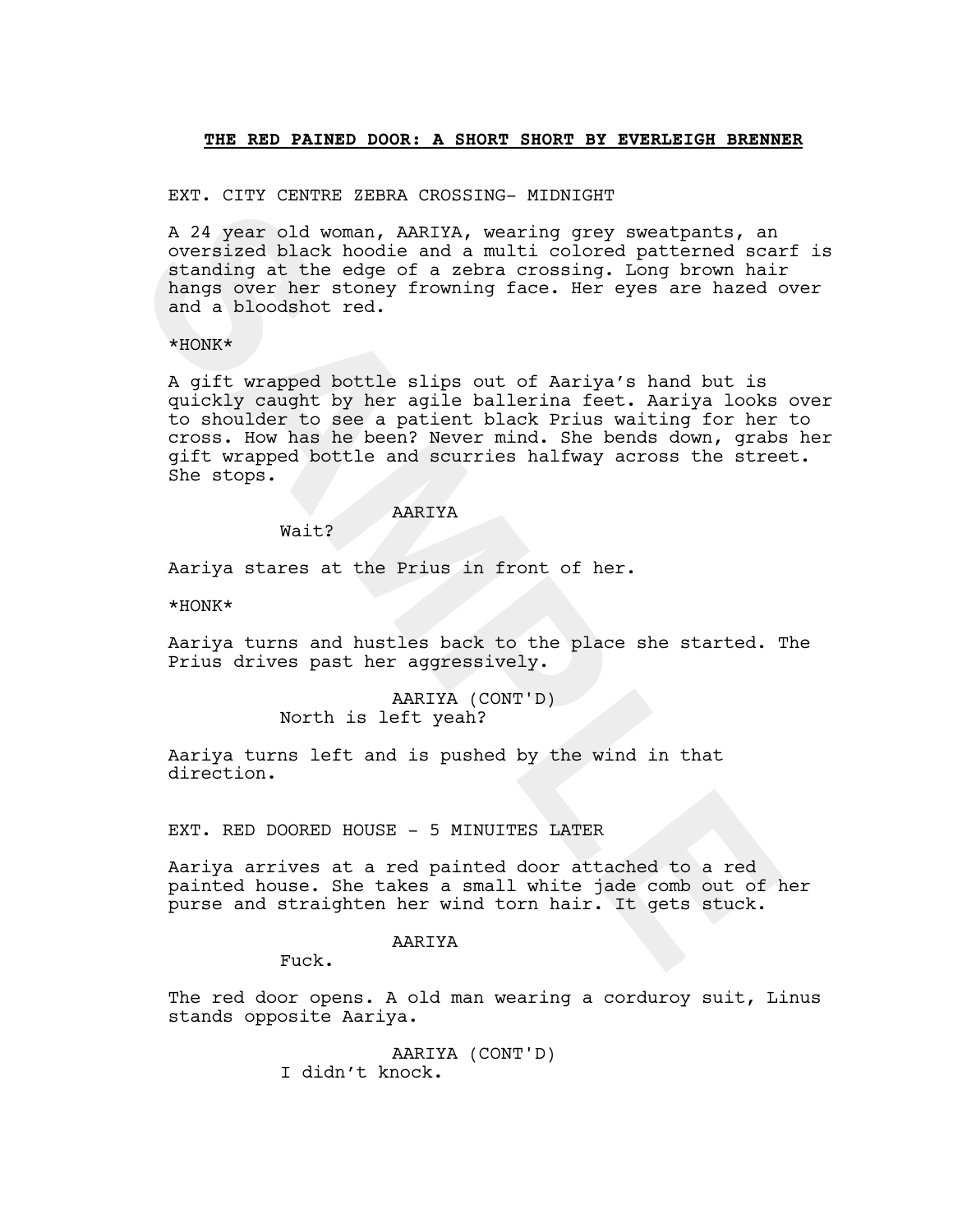INT. DINING ROOM - MIDDLE OF THE NIGHT

Any moreover the end of a dining table, laid with a feature and some and of a dining table, laid with a feature and Shart The table is atrew mith many a potato and variety come chair. The table is atrew with many a potato Aariya sits on the end of a dining table, laid with a feast for kings across from Linus who sits at the other end. She places the gift wrapped bottle on the ground next to her chair. The table is strewn with many a potato and variety of meets. Aariya sits, still struggling to get the jade comb out of her knotted hair.

**LINUS** Eat child.

AARIYA I'm vegan Grandpa.

LINUS No you are not.

Aariya sits confused.

LINUS (CONT'D) What's in your hair?

AARIYA

Nothing.

LINUS Is that the?-

AARIYA

Yes.

LINUS Why is it?-

AARIYA

Karma.

Linus sits and stares daggers at his grandchild.

LINUS

Eat child.

AARIYA I'm vegan Grandpa.

LINUS How was I supposed to know that.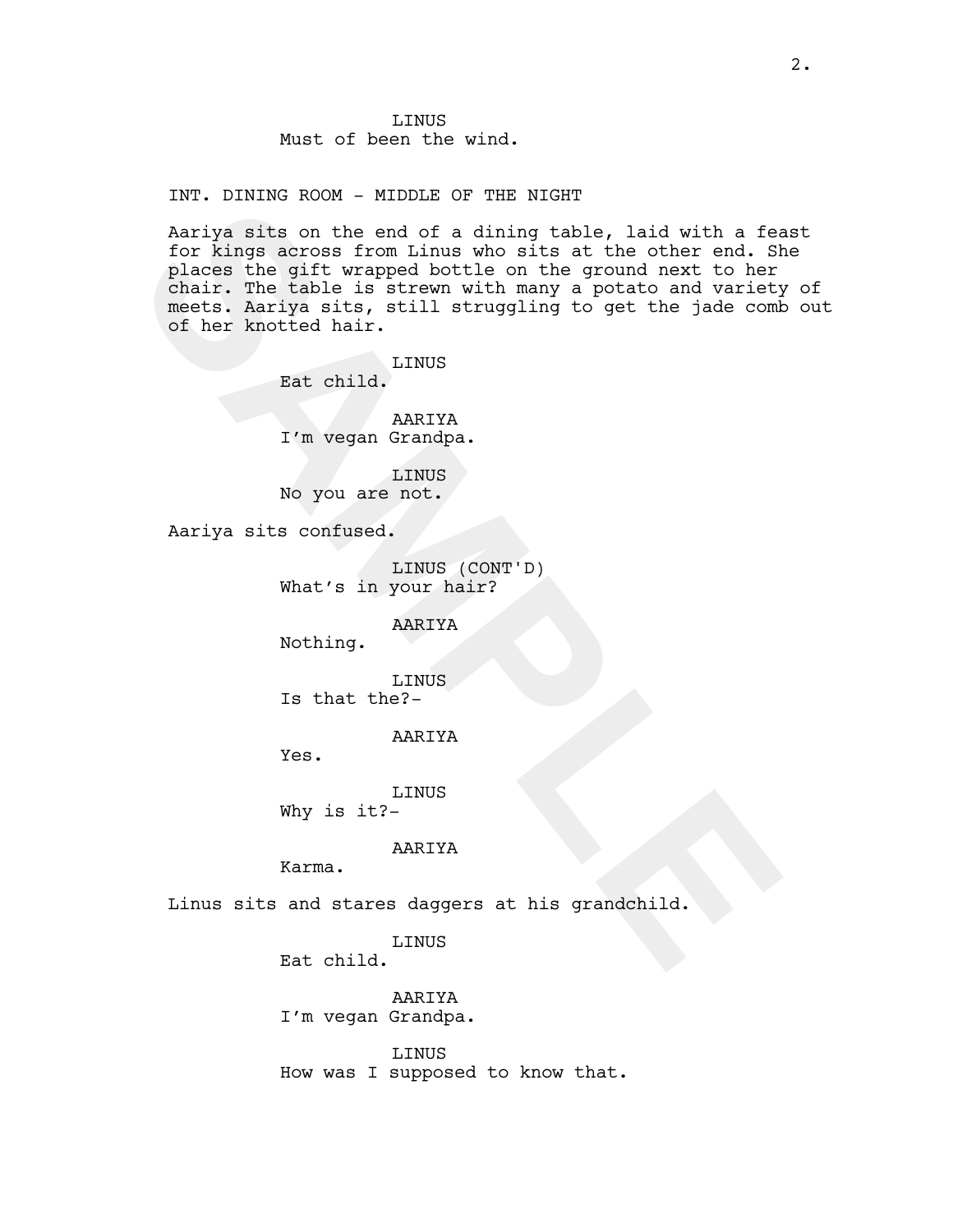AARIYA I told you 30 seconds ago.

LINUS BEFORE COOKING YOU NITWIT.

Silence.

Aariya laughs.

LINUS (CONT'D) What is funny?

AARIYA

Nothing.

LINUS Are you high?

AARIYA No I'm just tired.

LINUS Why on earth would a young thing be tired.

Silence.<br> **Silence.**<br> **Silence.**<br> **Silence.**<br> **SAMPLE AREIXA**<br> **SARPLYA**<br> **SARPLYA**<br> **SAMPLE AREIXA**<br> **SAMPLE AREIXA**<br> **No 1'm just tired.**<br> **LINUS**<br> **Why on earth would a young thing be**<br> **Why on earth would a young thing** AARIYA Because it's not common to have dinner at midnight Grandpa. People sleep at this hour.

LINUS We're not people Child.

AARIYA Im half people, and the half of me that is people, is tired.

LINUS And the other half is high as balls.

Aariya bursts into laughter.

LINUS (CONT'D) WHAT CHILD? THAT WAS ON THE TELEVISION SCREEN I HEARD IT!

AARIYA

I doubt you not.

LINUS That's why the jade is stuck in your hair you know.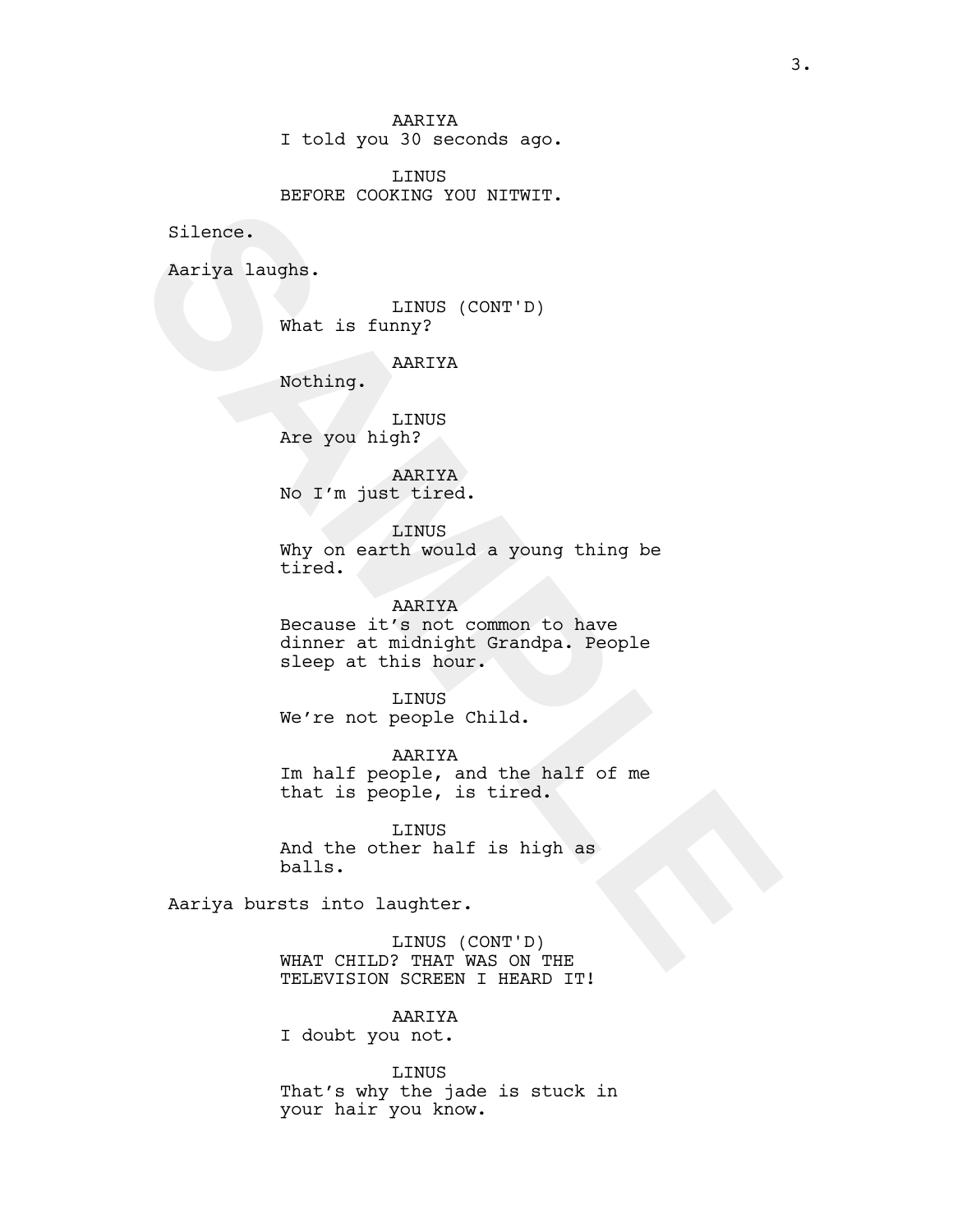I know.

LINUS Then why did you lie.

AARIYA You knew the truth anyway, what difference does it make?

LINUS BLOODY KARMA AARIYA KARMA!

The two sit in silence.

LINUS (CONT'D) Eat Child!

AARIYA I'm vegan Grandpa!

LINUS AND YOUR BLOODY HUMAN NOW TOO HUH?

AARIYA

MOSTLY YES!

Linus stands and leaves the table in a humph leaving Aariya alone in the dining room.

> AARIYA (CONT'D) (calling after him) Grandpa! Grandpa I'm sorry, but there are so many environmental issues with eating meat.

There is no response. The clock on the wall ticks loudly.

AARIYA (CONT'D)

GRANDPA!

Not we turn any owner the marker<br>
SARIYA<br>
You knew the turn anyway, what<br>
IIfference does it make?<br>
ELOODY KARMA AARIYA KARMAI<br>
The two sit in silence.<br>
Ext Child!<br>
IINUS (CONT'D)<br>
Ext Child!<br>
I'm vegan Grandpa!<br>
AND YOUR Linus appears back at the dining room door and floats to Aariya's side with a box in his hand. He holds in out in front of Aariya's face.

AARIYA (CONT'D) I don't think I-

LINUS

Open it.

Aariya looks up at her grandfather, back down at the box on an exhale opens the box revealing a beautiful pearly pair of FANGS.